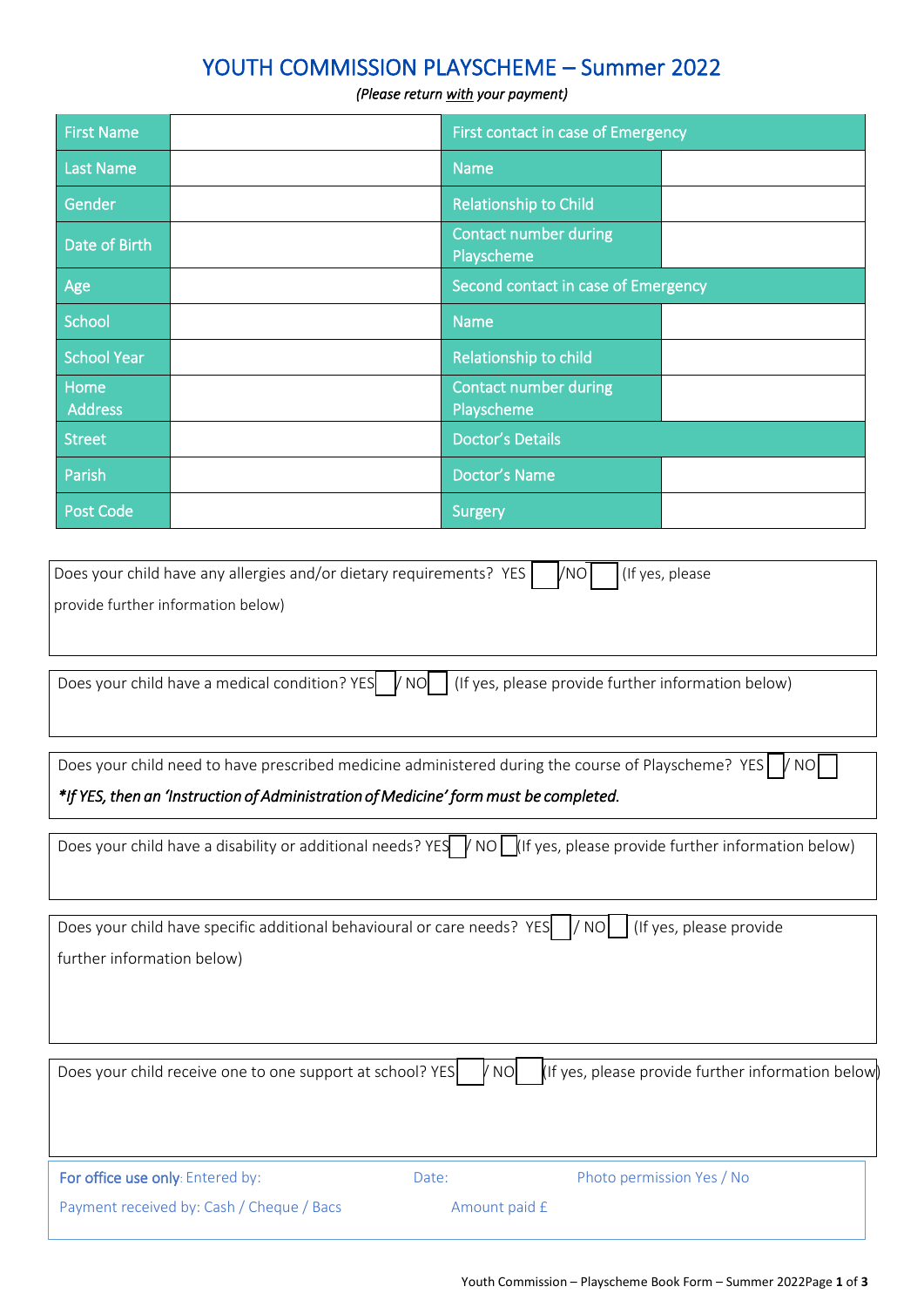# YOUTH COMMISSION PLAYSCHEME – Summer 2022

*Please tick the times and dates that your child will be attending Playscheme. Places will be allocated on a first come first serve basis, and you will only be notified if your booking is not accepted.*

| Week 1                            | <b>AM</b> | <b>PM</b> |
|-----------------------------------|-----------|-----------|
| Monday 18 <sup>th</sup> July      |           |           |
| Tuesday 19th July                 |           |           |
| Wednesday 20 <sup>th</sup> July   |           |           |
| Thursday 21st July                |           |           |
| Friday 22nd July                  |           |           |
| Week 2                            |           |           |
| Monday 25 <sup>th</sup> July      |           |           |
| Tuesday 26 <sup>th</sup> July     |           |           |
| Wednesday 27 <sup>th</sup> July   |           |           |
| Thursday 28 <sup>th</sup> July    |           |           |
| Friday 29 <sup>th</sup> July      |           |           |
| Week 3                            |           |           |
| Monday 1 <sup>st</sup> August     |           |           |
| Tuesday 2 <sup>nd</sup> August    |           |           |
| Wednesday 3rd August              |           |           |
| Thursday 4 <sup>th</sup> August   |           |           |
| Friday 5 <sup>th</sup> August     |           |           |
| Week 4                            |           |           |
| Monday 8 <sup>th</sup> August     |           |           |
| Tuesday 9 <sup>th</sup> August    |           |           |
| Wednesday 10 <sup>th</sup> August |           |           |
| Thursday 11 <sup>th</sup> August  |           |           |
| Friday 12 <sup>th</sup> August    |           |           |

| Week 5                              | AM | PM            |
|-------------------------------------|----|---------------|
| Monday 15 <sup>th</sup> August      |    |               |
| Tuesday 16 <sup>th</sup> August     |    |               |
| Wednesday 17 <sup>th</sup> August   |    |               |
| Thursday 18 <sup>th</sup> August    |    |               |
| Friday 19 <sup>th</sup> August      |    |               |
| Week 6                              |    |               |
| Monday 22 <sup>nd</sup> August      |    |               |
| Tuesday 23rd August                 |    |               |
| Wednesday 24 <sup>th</sup> August   |    |               |
| Thursday 25 <sup>th</sup> August    |    |               |
| Friday 26 <sup>th</sup> August      |    |               |
| Week 7                              |    |               |
| Monday 29 <sup>th</sup> August      |    | <b>CLOSED</b> |
| Tuesday 30 <sup>th</sup> August     |    |               |
| Wednesday 31st August               |    |               |
| Thursday 1 <sup>st</sup> September  |    |               |
| Friday 2 <sup>nd</sup> September    |    |               |
| Week 8                              |    |               |
| Monday 5 <sup>th</sup> September    |    |               |
| Tuesday 6 <sup>th</sup> September   |    |               |
| Wednesday 7 <sup>th</sup> September |    |               |

| Morning (9-12)         | £13 |
|------------------------|-----|
| Afternoon (12:30-3:30) | £13 |
| Full Day               | £26 |

Youth Commission for Guernsey & Alderney LBG **Payments are non-refundable except** NatWest Bank **under extreme circumstances** Sort code 60-09-20 Account no. 74482130

Reference *'Playscheme – surname'*

Amount paid (£): Date: Date:

All payments should be made by Direct Bank Transfer. If this is not possible, please speak to a member of staff for alternative options.